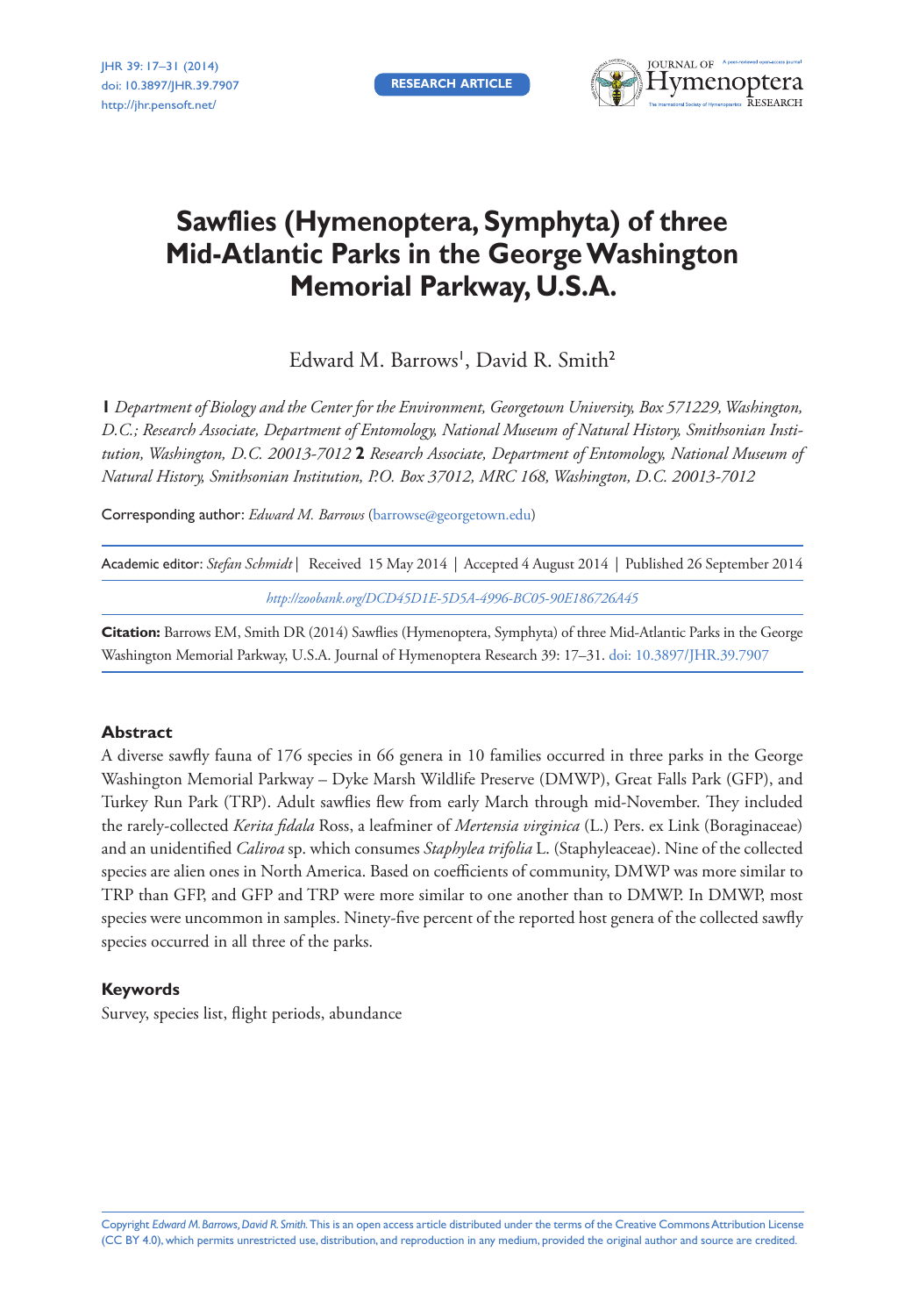## **Introduction**

Symphyta (sawflies) is a hymenopteran suborder of about 9,000 species in about 1,000 genera in 14 families (Taeger et al. 2010), which occurs in many terrestrial habitats worldwide. Sawfly larvae consume foliage, stems, and wood, and adults consume leaf pubescence, nectar, other insects, water, or a combination of these things, depending on the species (Smith 1979, 1993). Larvae are external leaf feeders, gall-formers, leafminers, and stem- and wood-borers of a diverse flora of mosses, ferns, conifers, and herbaceous and woody flowering plants. Most sawfly species are larval specialist feeders of one or a few plant genera, except larval Orussidae which parasitize wood-boring beetles. Some sawfly species can cause significant economic damage to agricultural crops, forests, and ornamental plants. Larvae of these species, either as defoliators, stem borers, or wood borers, can reduce growth of plants, even killing them. In the U.S. mid-Atlantic area, adults fly from March through October, with most species flying in spring and early summer.

Our goal is to ascertain sawfly species identities, flight times, and abundances in three parks within the George Washington Memorial Parkway (GWMP). Our samples are from Townes-style Malaise traps (Townes 1972) and hand-collecting in a rare, tidal, freshwater marsh; a floodplain forest; a swamp; and an upland forest in the Piedmont and Coastal Plain geological provinces – Dyke Marsh Wildlife Preserve (DMWP), Great Falls Park (GFP), and Turkey Run Park (TRP), in Fairfax County, Virginia. Our research questions include (1) which species are present in each park, (2) how similar are the species compositions among parks, (3) what are the species flight periods, and (4) more specifically, what are the species and their abundances in three habitats of DMWP? To our knowledge, this is the second-most comprehensive study of sawflies of a U.S. park administered by the National Park Service. Further, this is the first study of a park that occurs in two geological provinces or has a rare, freshwater, tidal marsh.

# **Methods**

The GWMP comprises 2,984 ha of roads and roadsides, land, and water in the Potomac River Valley on the western side of the river from the Great Falls area south to Mt. Vernon, Virginia and on the eastern side of the river from Glen Echo, MD through Georgetown in Washington, D.C. (Fig. 1). Great Falls Park (323 ha) and TRP (312 ha) are in the northern part of GWMP in the Piedmont Province, and DMWP (154 ha) is in the southern part of GWMP in the Coastal Plain Province. Johnston (2000) described DMWP, and Steury et al. (2008) described the flora of GFP in detail. The GWMP contains many habitats including upland forest; flood-plain forest; swamp forest; freshwater, tidal marsh; mowed areas along its heavily-traveled parkway; and open park areas. This park has a rich biota of perhaps at least 20,000 species of ar-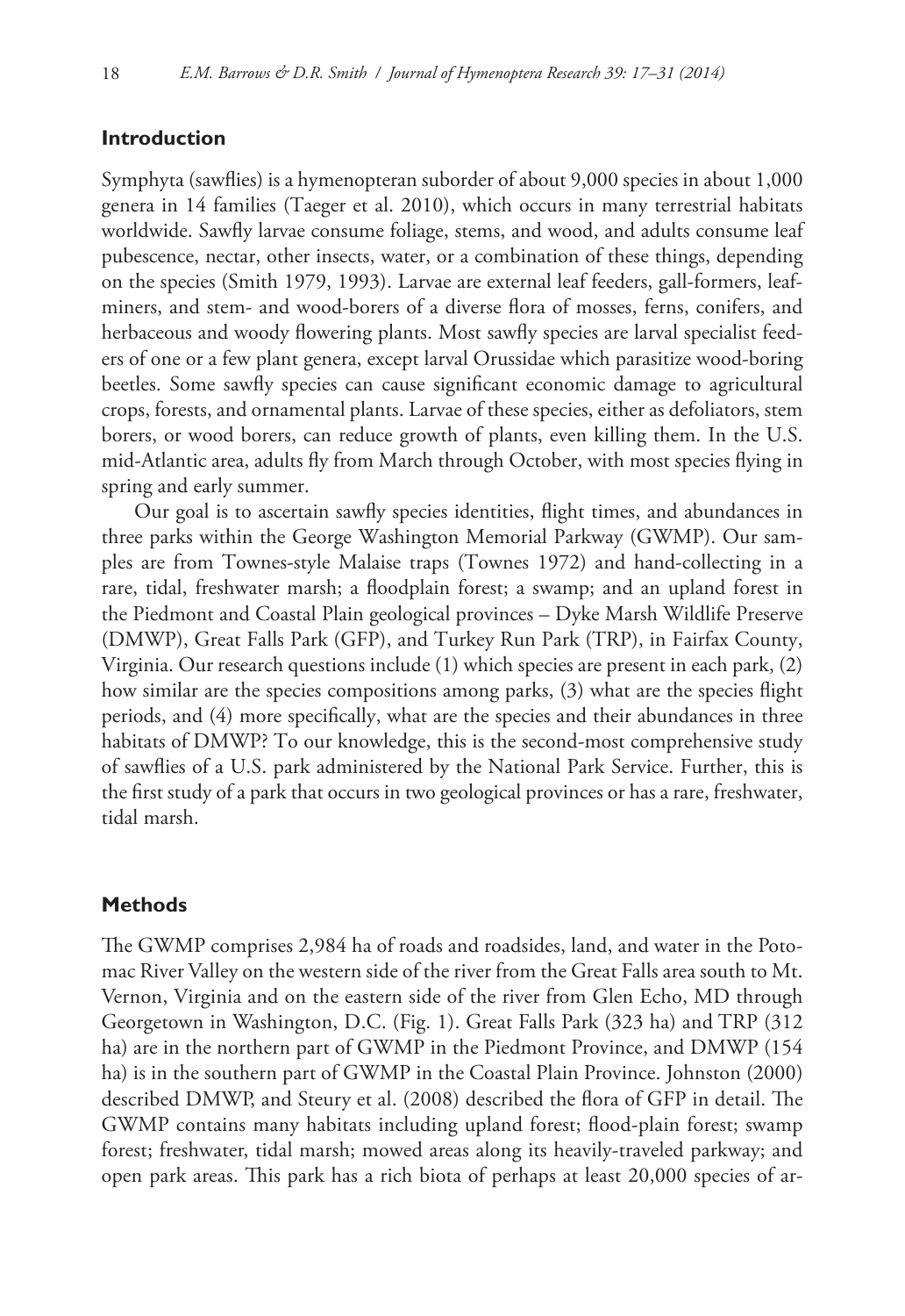

**Figure 1.** Locations of sawfly sampling sites. Dyke Marsh Wildlife Preserve, Great Falls Park, and Turkey Run Park within the George Washington Memorial Parkway (GWMP) in Virginia.

chaeans, bacteria, and eukaryans, including over 1,300 vascular-plant species. (Johnston 2000, Steury 2011, Barrows and Kjar 2014, pers. obs.). Further, the GWMP has several undescribed insect species and at least 58 rare, threatened or endangered animals and plants.

We sampled DMWP from April 1998 through December 1999 with six Townesstyle Malaise traps (Townes 1972), two in each of three habitats (open marsh, floodplain forest, and ecotone) as described by Barrows et al. (2005). We sampled GFP and TRP in 2006 through 2009 from mid-March through mid-November with Townes-style Malaise traps, supplemented by hand-collecting. In GFP, we ran one trap in each of three habitats – quarry site, Great Falls Swamp, and in the upland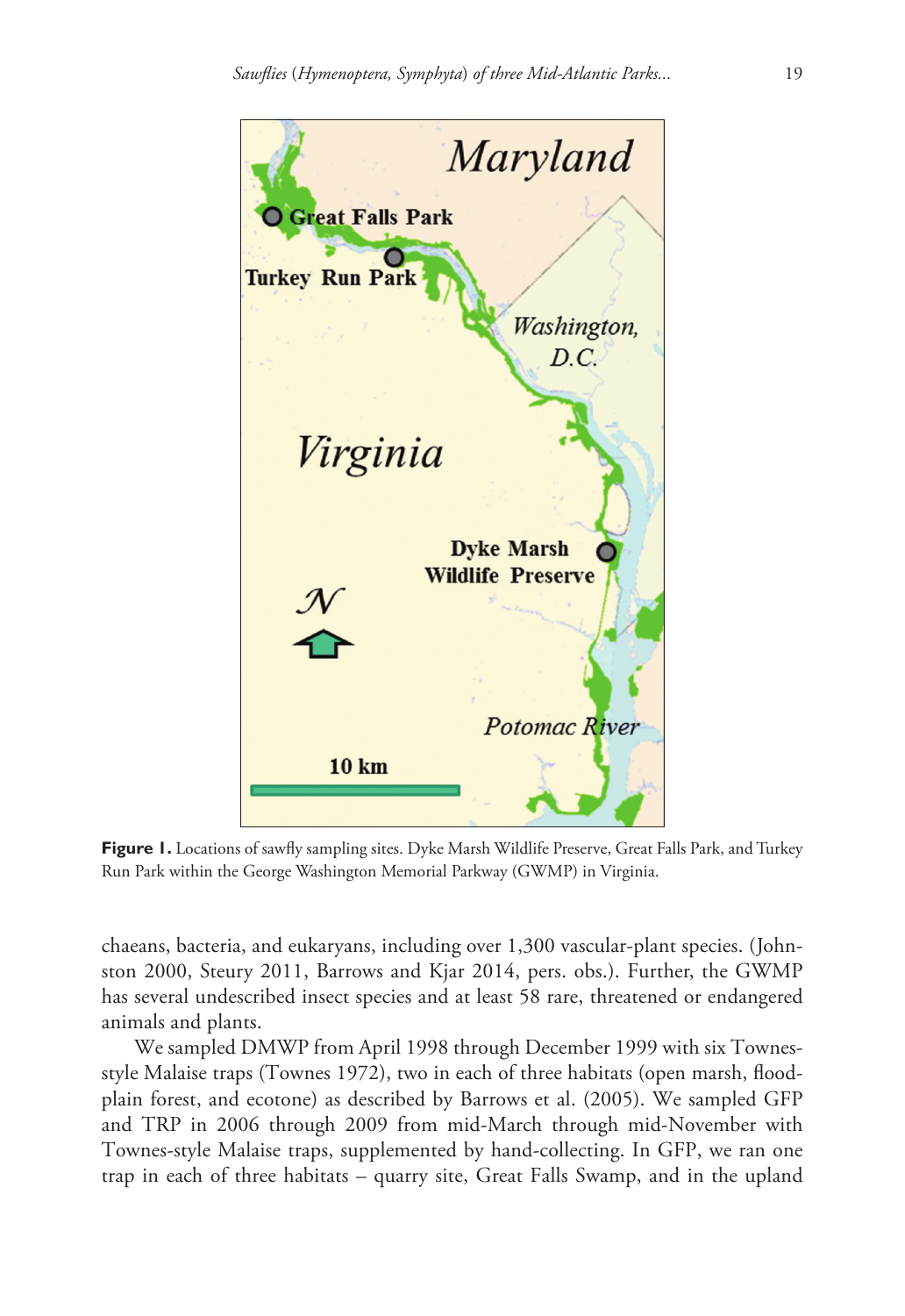forest by Mine Run. In TRP, we ran one trap in an upland forest and two traps in the floodplain forest near and just upstream from the mouth of Turkey Run. We ran traps long enough each year to obtain entire sawfly seasonal records. In DMWP, we ran traps in the same places in 1998 and 1999. In GFP and TRP, we moved traps within their habitats from year to year to increase the sawfly diversity in our samples and obtained about 72 samples per year for both parks combined. Although Malaise traps obtain biased samples, they are the single best method for collecting and surveying for sawflies. In the mid-Atlantic area, visual searches for sawflies in nature usually do not discover many species.

For DMWP, we extracted all sawflies from samples for quantitative analysis of numbers of adults of each species and their abundances and flight times in the three study habitats. For GFP and TRP, we extracted all sawflies from samples to determine the number of species and their flight times in both of these parks. Over 10,000 specimens were collected during this study. To calculate coefficients of community, we used the formula  $CC = 2c/(a + b)$ , where  $c =$  the number of species that pairs of parks have in common,  $a =$  the species richness of park-1, and  $b =$  the species richness of park-2 of the comparison.

Voucher specimens are deposited in the GWMP Arthropod Collection at TRP and duplicate material is held in the Georgetown University Arthropod Collection and the National Museum of Natural History, Smithsonian Institution, pending cataloging in the NPS ReDiscovery database and processing of loan agreements.

### **Results**

#### **Species richness**

We found a diverse sawfly fauna of 176 species in 66 genera in 10 families in GWMP which consume at least 57 genera of angiosperms, ferns, gymnosperms, and horsetails (Table 1). These sawflies include a rarely-collected species (*Kerita fidala* Ross) recorded as a leafminer of *Mertensia virginica* (L.) Pers. ex Link (Boraginaceae) and an unidentified *Caliroa* sp. which consumes *Staphylea trifolia* L (Staphyleaceae) and is still known only from larvae. Both sawfly species were collected in the floodplain near Turkey Run. The record of *K. fidala* is the first for Virginia (Smith 2009). Nine of the collected species are alien in North America. Ninety-five percent of the reported plant host genera of the sawfly species that we caught occurred in all three of the parks.

We found 69 species in DMWP, 134 in GFP, and 115 in TRP. Twelve species were unique to DMWP, 43 to GFP, and 22 to TRP. Forty species were found in all three parks. Coefficients of Community (CCs) for GWMP ranged from 0.49 through 0.68 (Table 2). Dyke Marsh Wildlife Preserve was more similar to TRP than GFP, and GFP and TRP were more similar to one another than to DMWP.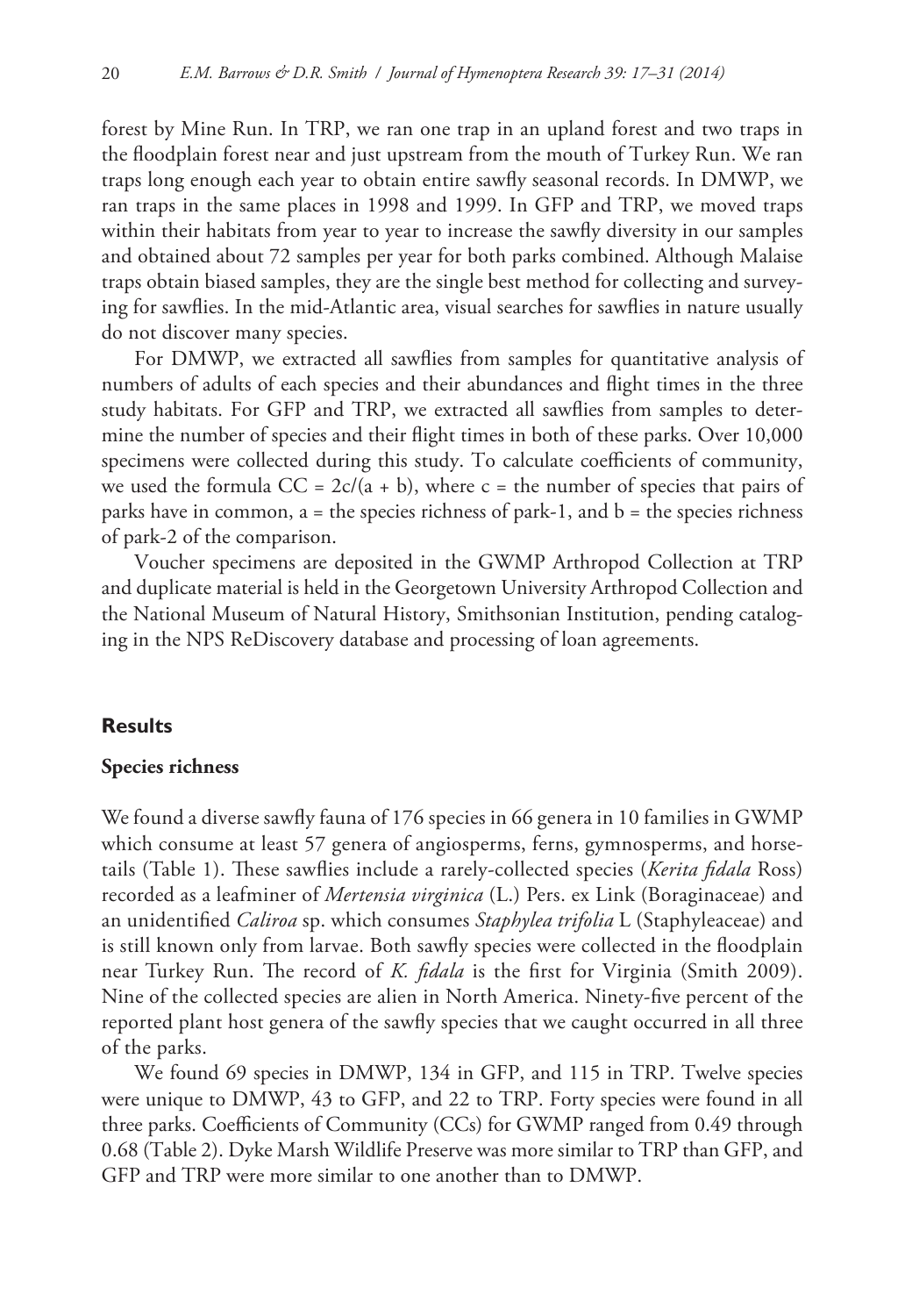**Table 1.** An annotated list of sawfly taxa of GWMP with fight periods based on our samples, parks in which species occurred, known species host plants, and other notes† .

Xyelidae. Larvae of *Xyela* feed in staminate cones of *Pinus* species (pines). *Xyela* are the first sawflies to fly in a given year in the mid-Atlantic Region, as early as late February, but most fly in March and April, and are found wherever pines occur.

*Xyela middledauffi* Burdick. TRP. May. Host: *Pinus*.

*Xyela bakeri* Konow. GFP. March–April. Host: *Pinus*.

*Xyela minor* Norton. GFP, TRP. March–April. Host: *Pinus*.

*Xyela pini* Rohwer. DMWP (E, 1), GFP, TRP. March–April. Host: *Pinus*.

Pamphilidae. Larvae of *Neurotoma* are gregarious and live in webs which they make on their hosts. Larvae of *Onycholyda* and *Pamphilius* are solitary and live and feed in rolled leaf margins.

*Neurotoma edwardsi* Liston. GFP. May–June. Host: *Prunus*.

*Onycholyda amplecta* (Fabricius). GFP. June. Host: *Rubus*.

*Onycholyda excavata* (Norton). GFP. May. Host: *Cornus*.

*Onycholyda luteicornis* (Norton). GFP. April–May. Host: *Rubus*.

*Onycholyda quebecensis* (Provancher). GFP, TRP. May–June.

*Onycholyda rufofasciata* (Norton). GFP, TRP. May–June.

*Pamphilius middlekauffi* Shinohara & Smith. TRP. May. Hosts: *Corylus*, possibly *Cornus*.

*Pamphilius ochreipes* (Cresson). DMWP (E, M, 3), GFP, TRP. April–May. Host: *Viburnum*.

*Pamphilius pullatus* (Cresson). GFP, TRP. April–May. Host: *Viburnum*.

Diprionidae. Larvae of all species feed externally on needles of conifers. Species are usually present where conifers grow, but rarely occur in Malaise traps

*Monoctenus melliceps* (Cresson). GFP (quarry only), a site of many *J. virginiana* trees. March–April. Host: *Juniperus*, including *J. virginiana* L.

*Neodiprion* sp. TRP. One male netted near the Potomac Heritage Trail along the Potomac River. Males cannot be identified. Host: *Pinus*.

Cimbicidae. Larvae are external feeders.

*Abia lonicerae* (Linnaeus)‡ . DMWP (E, 1), GFP, TRP. March–May (most in April). Host: *Lonicera*. This introduced sawfly is now widespread in eastern U.S.

Argidae. Larvae of all species are external leaf feeders, except *Schizocerella pilicornis* which is a leafminer.

*Arge humeralis* (Beauvois), poison-ivy sawfly. DMWP (E, 1), GFP, TRP. June–August. Host: *Toxicodendron radicans* (L.).

*Arge macleayi* (Leach). GFP. May. Host: *Prunus*.

*Arge scapularis* (Klug). TRP (upland forest). June. Host: *Ulmus*.

*Arge smithi* Blank, Liston, & Taeger. GFP (quarry only). April-May.

*Arge willi* Smith. GFP. May. Host: *Corylus*.

*Atomacera debilis* Say. DMWP (E, M, 2). May. Host: *Desmodium*.

*Atomacera decepta* Rohwer . DMWP (E, M, 58). TRP. May–September. Host: *Hibiscus*. This sawfly is common on some *Hibiscus* cultivars and species known as rose-mallows.

*Schizocerella lineata* (Rohwer). DMWP (E, M, 9). September. Host: *Portulaca*. Larvae are external feeders.

*Schizocerella pilicornis* (Holmgren). DMWP (E, M, 3), TRP. September. Host: *Portulaca*. Larvae are leafminers.

*Sphacophilus cellularis* (Say). GFP, TRP. June–July. Hosts: *Convolvulus*, *Ipomoea.*

*Sterictiphora sericea* (Norton). GFP (quarry only). April–May.

*Sterictiphora serotina* Smith. DMWP (F, 2). April–June. Host: *Prunus*.

*Sterictiphora transversa* Smith. GFP (quarry only). April.

Pergidae. The larvae feed gregariously as external leaf feeders on leaf underside.

*Acordulecera dorsalis* Say. DMWP (E, 1), GFP, TRP. April–June. Hosts: *Carya*, *Castanea*, *Juglans*, *Quercus*.

*Acordulecera mellina* MacGillivray. GFP, TRP. May–September. *Acordulecera mellina* and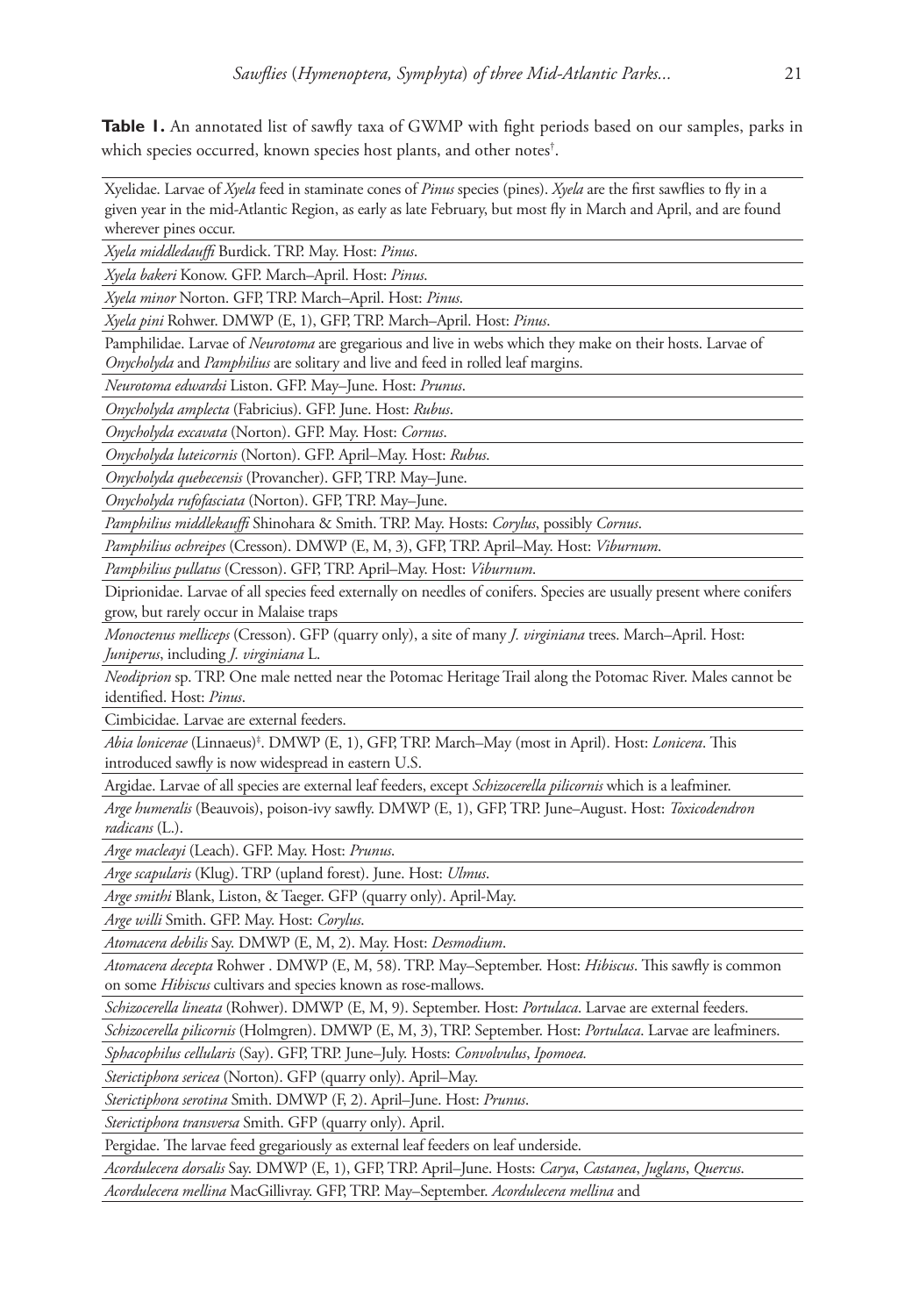*Acordulecera pellucida* (Konow). GFP, TRP. May–September. Probably several generations a year (Smith and Barrows 1987).

Family Tenthredinidae. This is the largest and most diverse sawfly family in numbers of species, host plants, and habits. Larvae of most species are external leaf feeders, and a few are leafminers and gall formers, as noted below. All six tenthredinid subfamilies occurred in GWMP.

Selandriinae. Genera of this subfamily, except *Dolerus*, consume ferns. *Dolerus* larvae feed on *Carex*, *Equisetum*, and grasses.

*Aneugmenus flavipes* (Norton). GFP, TRP. May–July. Host: *Pteridium*, probably other ferns.

*Dolerus apricus* (Norton). GFP, TRP. April–June. Host: *Equisetum*.

*Dolerus hebes* Goulet. DMWP (M, 1), GFP. April–May. Hosts: probably grasses.

*Dolerus neoagcistus* MacGillivray. GFP, TRP. March–April.

*Dolerus nitens* Zaddach‡ . GFP, TRP. March–April. Hosts: grasses. This introduced species is now widespread in North America and can be very common in late winter (early March) and early spring.

*Dolerus tibialis* Cresson. TRP. May. Host: *Equisetum*.

*Dolerus unicolor* (Beauvois). GFP, TRP. March–April. Hosts: grasses.

*Dolerus versus* Norton. GFP. April–May.

*Heptamelus dahlbomi* (Thomson)‡ . GFP, TRP. May, July. Hosts: unknown ferns, possibly *Athyrium* as recorded in Europe. Larvae bore downward in stems.

*Strongylogaster impressata* Provancher. GFP, TRP. April–May. Hosts: ferns.

*Strongylogaster remota* Rohwer. GFP (swamp only). April–May.

*Thrinax albidopicta* (Norton). DMWP (F, M, 2), GFP, TRP. April–September. Hosts: ferns.

*Thrinax dubitata* (Norton). DMWP (F, 3), GFP, TRP. May–September. Host: *Onoclea sensibilis*.

Nematinae. A large and diverse subfamily, dominant in arctic and subarctic regions of the world. Nematines are external gall formers, leaf feeders, leafminers, leaf rollers, and petiole miners.

*Amauronematus orbitalis* Marlatt. DMWP (E, M, 2), GFP. March–April.

*Caulocampus acericaulis* (MacGillivray). TRP. April. Host: *Acer*. Larvae are petiole miners and can cause premature leaf dropping.

*Caulocampus matthewsi* Smith. TRP. April–May.

*Cladius difformis* (Panzer), bristly rose slug. DMWP (E, 8), GFP, TRP. March–October. Host: *Rosa*. This sawfly is common on both wild and cultivated roses and has multiple generations throughout the warm season.

*Craterocercus fraternalis* (Norton). GFP, TRP. March–April. Host: *Quercus*.

*Craterocercus obtusus* (Klug). GFP. March–April. Host: *Quercus*.

*Hemichroa militaris* (Cresson). TRP. April. Host: *Amelanchier*.

*Hoplocampa marlatti* Rohwer. GFP. April–May. Host: *Prunus*. Larvae of *Hoplocampa* spp. feed in the developing fruits of their hosts.

*Kerita fidala* Ross. TRP. March–April, when its host plant *Mertensia virginica* is flowering along the Potomac River. A leafminer.

*Nematus abbotii* (Kirby). DMWP (E, M, 8), GFP, TRP. April–June. Host: *Robinia pseudoacacia* L. Larvae occured on this host at the GFP quarry in April. *Nematus abbotii*, has only one generation and occurs only in spring and has black larvae. Adults of *Nematus tibialis* occur throughout most of the warm season, and this species has entirely green larvae which feed on *R. pseudoacacia*.

*Nematus attus* Smith. GFP. April.

*Nematus carpini* (Dyar). GFP, TRP. June–September. Host: *Carpinus*.

*Nematus corylus* Cresson. GFP, TRP. June–September. Host: *Corylus*.

*Nematus erythrogaster* Norton. DMWP (E, M, 7), TRP. April–June. Host: *Alnus*.

*Nematus laticulus* Norton. TRP. April. Host: *Betula*.

*Nematus lipovskyi* Smith. GFP. April–May. Host: *Rhododendron*.

*Nematus oligospilus* (Foerster). DMWP (E, M, 11), TRP. April–June. Host: *Salix*.

*Nematus ostryae* (Marlatt). GFP, June. Host: *Ostrya*.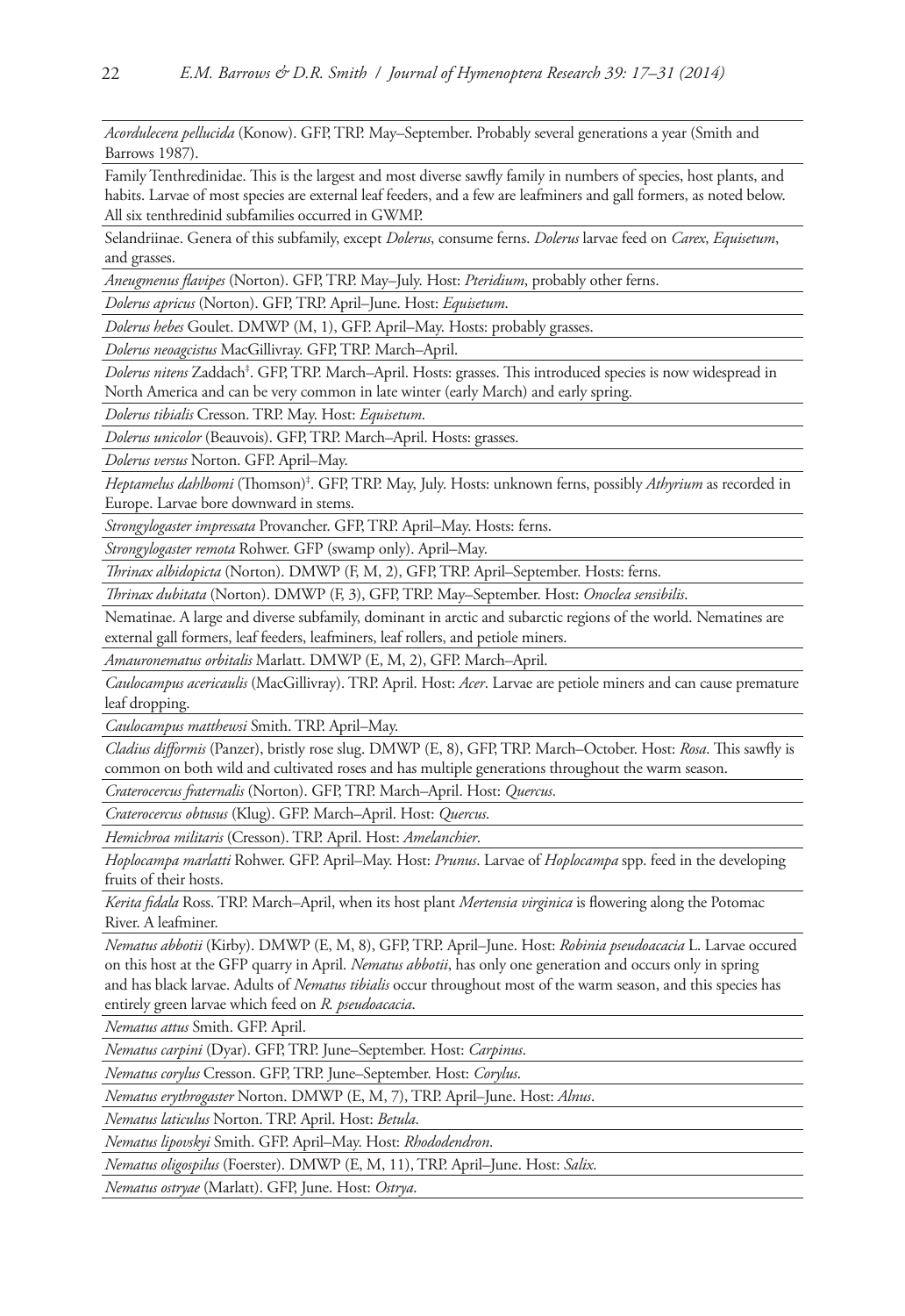*Nematus tibialis* Newman. DMWP (E, F, M, 4), GFP, TRP. April–October. Host: *Robinia pseudoacacia*. See notes under *N. abbotii*.

*Neopareophora litura* (Klug). DMWP (F, 1), GFP, TRP. March–April. Host: *Vaccinium*.

*Pachynematus corniger* (Norton). DMWP (E, M, 5), GFP, and TRP. April–September. Host: grasses. A common sp. with continuous generations during the warm season.

*Pontania populi* Marlatt. DMWP (M, 1). April. Host: *Populus*. Larvae live and feed in rolled leaf margins.

*Priophorus compressicornis* (Fabricius). GFP. May–June. Host: *Prunus*.

*Pristiphora abbreviata* (Hartig). DMWP (E, M, 2), GFP. April. Host: *Malva*.

*Pristiphora acidovalva* Wong. TRP. March–April.

*Pristiphora appendiculata* (Hartig). GFP. June. Host: *Ribes*.

*Pristiphora banksi* Marlatt. DMWP (E, 1), GFP, TRP. May–August. Host: *Vaccinium*.

*Pristiphora chlorea* (Norton). DMWP (E, 1), GFP, TRP. March–April. Host: *Quercus*.

*Pristiphora cincta* Newman. GFP. April.

*Pristiphora micronematica* Malaise. DMWP (E, 1). May.

*Pristiphora siskiyouensis* Marlatt. TRP. June.

*Pristiphora sycophanta* Walsh. DMWP (E, F, 5). April–June. Host: *Salix*.

*Pristiphora zella* Rohwer. DMWP (E, 1), GFP, TRP. May–June.

*Pseudodineura parva* (Norton). GFP, TRP. April–May. A leafminer. Host: *Anemone* (formerly *Hepatica*).

Heterarthrinae, Sluglike larvae of *Caliroa* and *Endelomyia* feed on the undersides of their host leaves. Larvae of other genera are leaf miners.

*Caliroa fasciata* (Norton). GFP. July–August. Host: *Quercus*.

*Caliroa lobata* MacGillivray. GFP, TRP. June–August. Host: *Quercus*.

*Caliroa lunata* MacGillivray. TRP. May–September.

*Caliroa obsoleta* (Norton). GFP, TRP. May–September. Host: *Quercus*.

*Caliroa quercuscoccineae* (Dyar). GFP. September. Host: *Quercus*.

*Caliroa* sp. TRP, larvae only. July. Host: *Staphylea trifolia* L.

*Endelomyia aethiops* (Fabricius), rose slug. GFP, TRP. April–May. Host: *Rosa*. Common on wild and cultivated roses.

*Fenusa pumila* Leach, birch leafminer. TRP. April–May. Host: *Betula*.

*Metallus ochreus* Smith. DMWP (E, M, 2), GFP (swamp only). September–October.

*Metallus rohweri* MacGillivray. A leafminer. A leafminer. DMWP (E, 1), GFP, TRP. August–September. Host: *Rubus*.

*Nefusa ambigua* (Norton). A leafminer. TRP. May. Host: *Viola*

*Profenusa canadensis* (Marlatt). GFP. A leafminer. April–May. Host: *Crataegus*.

Blennocampinae. Larvae of all species are external leaf feeders.

*Eupareophora parca* (Cresson). DMWP (E, M, 5), GFP, TRP. April–May. Host: *Fraxinus*.

*Eutomostethus ephippium* (Panzer)‡ . GFP, TRP. April–May. Hosts: grasses.

*Eutomostethus luteiventris* (Klug)‡ . DMWP (E, M, 2), GFP. April–May. Host: *Carex*.

*Halidamia affinis* (Fallén)‡ . DMWP (E, F, M, 6), GFP, TRP. April–May. Host: *Galium*.

*Monophadnoides conspiculatus* MacGillivray. GFP, TRP. March–April.

*Monophadnoides pauper* (Provancher). GFP. March–April.

*Monophadnoides rubi* (Harris), raspberry sawfly. DMWP (E, 2), GFP, TRP. April–May. Host: *Rubus*.

*Monophadnus pallescens* (Gmelin)‡ . TRP. April–May. Host: *Ranunculus*.

*Paracharactus niger* (Harrington). GFP. April–May.

*Paracharactus rudis* (Norton). GFP, TRP. April–May. Host: grasses.

*Periclista absens* Smith. DMWP (E, 1). May. Host: *Quercus*.

*Periclista albicollis* (Norton). GFP, TRP. March–May. Host: *Quercus*.

*Periclista bipartita* (Cresson). GFP. April–May. Host: *Quercus*.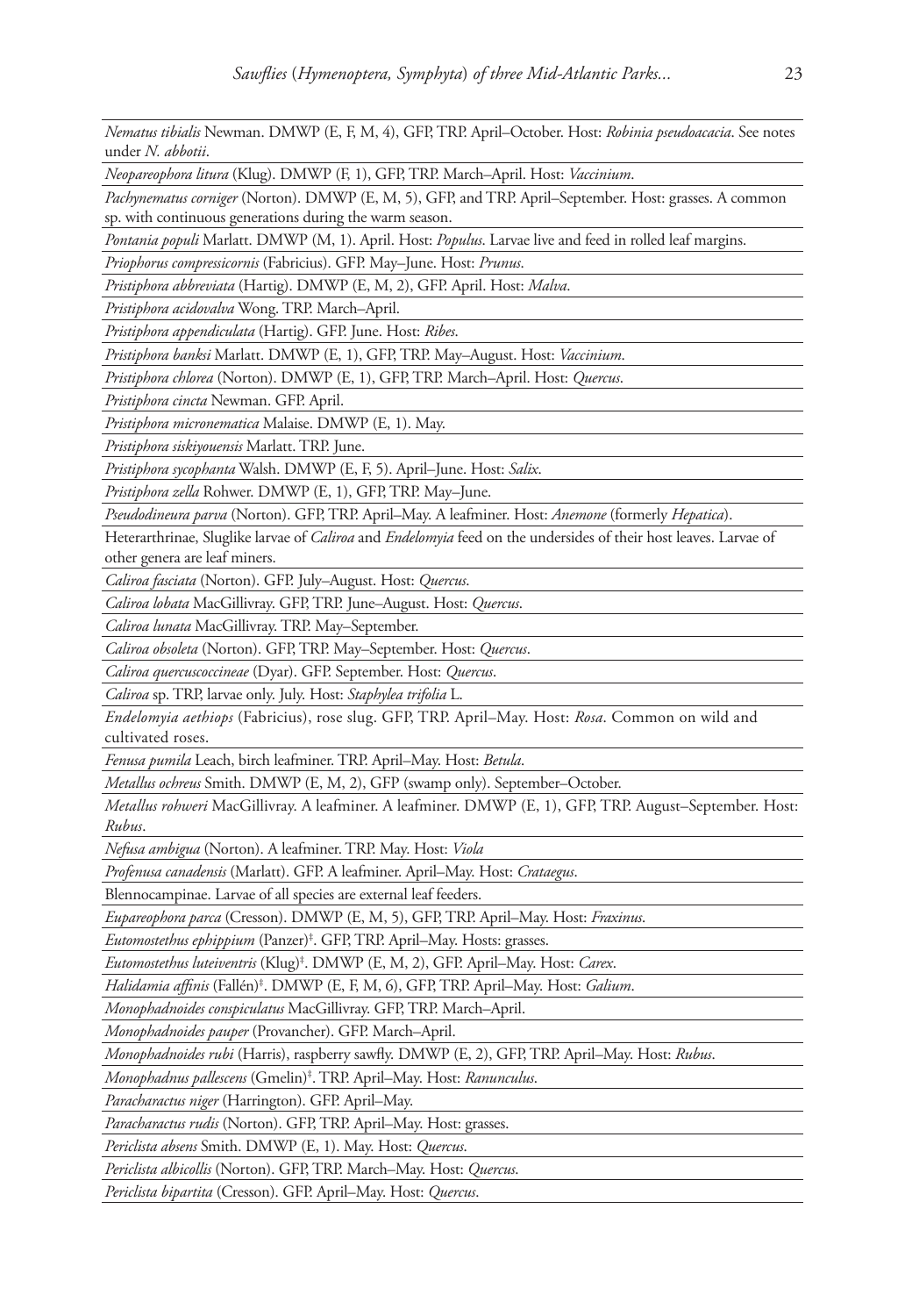*Periclista diluta* (Cresson). GFP. April–May. Host: *Quercus*.

*Periclista inaequidens* (Norton). GFP. March–April. Host: *Quercus*.

*Periclista marginicollis* (Norton). GFP, TRP. April–May. Host: *Carya*.

*Periclista subtruncata* Dyar. GFP. March–April. Host: *Quercus*.

*Phymatocera fumipennis* (Norton). GFP, TRP. May–July. Host: *Maianthemum racemosum* (L.) Link.

*Phymatocera racemosae* Smith. GFP, TRP. May–July. Host: *Maianthemum racemosum*.

Allantinae. Larvae are external leaf feeders.

*Allantus nigritibialis* Rohwer. GFP, TRP. March–September. Host: *Rosa*. This species and *Allantus viennensis* can be common on cultivated roses, and they each have spring and fall generations (Smith and Barrows 1987).

*Allantus viennensis* (Schrank)‡ . DMWP (E, 1), GFP. May. Host: *Rosa*.

*Ametastegia aperta* (Norton). GFP, TRP. April–September. Host: *Rumex*. *Ametastegia aperta* and *A. articulata* have continuous generations throughout the warm season.

*Ametastegia articulata* (Klug). DMWP (E, M, 11), GFP, TRP. April–September. Host: *Rumex*.

*Ametastegia equiseti* (Fallén)‡ . GRP, TRP. April–September. Host: *Rumex*. *Ametastegia equiseti*, *A. glabrata*, *A.* 

*pulchella*, and *A. pallipes* have continuous generations throughout the warm season.

*Ametastegia glabrata* (Fallén), dock sawfly‡ . DMWP (M, 1). May. Host: *Rumex.*

*Ametastegia pallipes* (Spinola), violet sawfly‡ . DMWP (E, 1), GFP, TRP. April–September. Host: Viola.

*Ametastegia pulchella* (Rohwer). GFP, TRP. April–September. Host: *Polygonum*.

*Dimorphopteryx virginica* Rohwer. TRP. May–June. Host: *Castanea*. We also found one larva, perhaps of this or another *Dimorphopteryx* sp. in the GFP swamp.

*Empria maculata* (Norton). DMWP (M, E, F, 20), GFP, TRP. April–May. Hosts: *Fragaria*, *Rubus*, *Potentilla*.

*Empria multicolor* (Norton). DMWP (F, 1), GFP, TRP. April–May. Host: *Alnus*.

*Macremphytus tarsatus* (Say). DMWP (F, 2). August. Host: *Cornus*.

*Macremphytus testaceus* (Norton). DMWP (M, E, F, 84), GFP, TRP. April–September. Host: *Cornus*.

*Monostegia abdominalis* (F.). DMWP (M, 1). May. Host: *Lysimachia*.

*Monsoma inferentium* (Norton). GFP. April. Host: *Alnus*.

*Phrontosoma belfragei* (Cresson). DMWP (E, 4). April. Host: possibly *Cornus*.

*Pseudosiobla excavata* (Norton). DMWP (M, E, 23), TRP. April–June. Host: *Cephalanthus occidentalis* L.

*Taxonus epicera* (Say). DMWP (M, 2), GFP, TRP. March–September.

*Taxonus pallidicornis* (Norton). DMWP (E, F, 2), GFP, TRP. March, May, September. Host: *Rubus*. This sp. has a large spring generation and a small, late-summer generation.

*Taxonus pallipes* (Say). GFP, TRP. April–September. Host: *Fragaria*. This sp. has continuous generations throughout the warm season.

*Taxonus rufocinctus* (Norton). GFP, TRP. May–June. Host: *Rubus*. This species has a large spring generation and a small late summer generation.

*Taxonus terminalis* (Say). DMWP (M, 2), GFP, TRP. May–June. Host: *Rubus*.

Tenthredininae, Larvae of all species are external leaf feeders.

*Aglaostigma semiluteum* (Norton). DMWP (E, F, M, 3), GFP, TRP. May–June. Host: *Impatiens*

*Lagium atroviolaceum* (Norton). DMWP (E, F, M, 7). GFP. May –July. Host: *Sambucus*.

*Leucopelmonus annulicornis* (Harrington). GFP, TRP. April–May.

*Macrophya alba* MacGillivray. GFP. May–June.

*Macrophya albomaculata* (Norton). DMWP (F, 1), GFP. June–July. Host: *Sambucus canadensis* L.

*Macrophya bifasciata* (Say). GFP. May

*Macrophya cassandra* Kirby. DMWP (M, 3), TRP. April–May.

*Macrophya epinota* (Say). GFP. April–May.

*Macrophya flavicoxae* (Norton). GFP, TRP. May–June.

*Macrophya flavolineata* (Norton). DMWP (M, 6), GFP, TRP. April –June.

*Macrophya flicta* MacGillivray. DMWP (F, M, 9), GFP, TRP. April–June.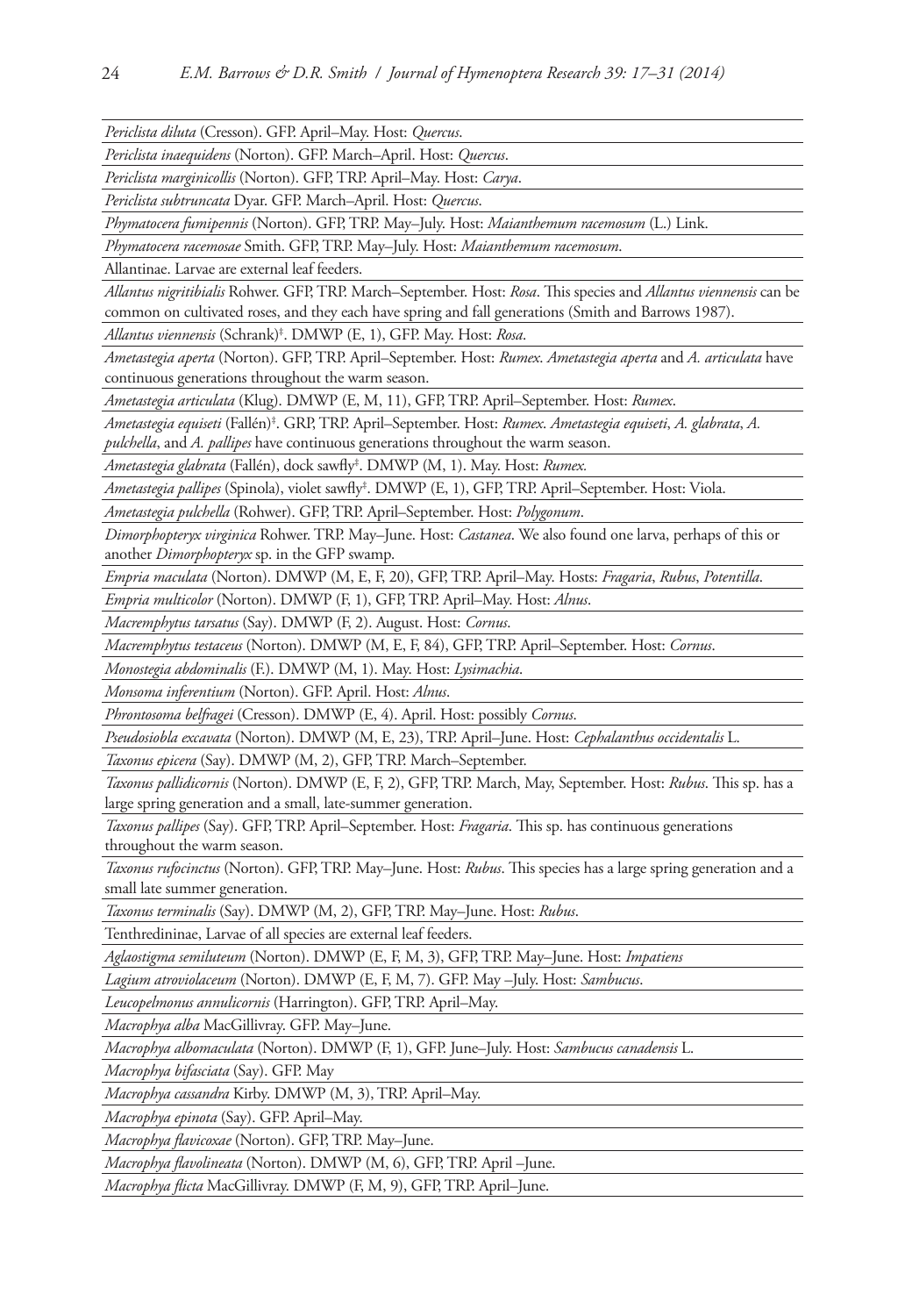| Macrophya formosa (Klug). DMWP (F, 7), GFP, TRP. May-July.                                                        |
|-------------------------------------------------------------------------------------------------------------------|
| Macrophya goniphora (Say). DMWP (F, 1), GFP, TRP. May-July.                                                       |
| Macrophya lineatana Rohwer. TRP. June.                                                                            |
| Macrophya macgillivrayi Gibson. DMWP (M, 1), GFP, TRP. April-July.                                                |
| Macrophya masneri Gibson. GFP. April-May.                                                                         |
| Macrophya mensa Gibson. DMWP (E, F, M, 8), GFP, TRP. April-July.                                                  |
| Macrophya pannosa (Say). DMWP (E, F, M, 8), GFP, TRP. April-May. Host: Sambucus.                                  |
| Macrophya phylacida Gibson. GFP, TRP. May-June.                                                                   |
| Macrophya pulchella (Klug). GFP, TRP. April-June.                                                                 |
| Macrophya senacca Gibson. DMWP (M, 1). April-May.                                                                 |
| Macrophya simillima Rohwer. GFP, TRP. April-June.                                                                 |
| Macrophya succincta Cresson. GFP. April-May.                                                                      |
| Macrophya trisyllaba (Norton). DMWP (F, 29), GFP, TRP. May-July. Host: Sambucus canadensis L.                     |
| Macrophya varia (Norton). DMWP (F, 251), GFP. June-July.                                                          |
| Macrophya zoe Kirby. GFP, TRP. April-June.                                                                        |
| Tenthredo carolina (Rohwer). TRP. June.                                                                           |
| Tenthredo fernowi Goulet & Smith. GFP, TRP. May-June.                                                             |
| Tenthredo fisheri (Rohwer). TRP. May-June.                                                                        |
| Tenthredo maculosa (Smulyan). TRP. May-June.                                                                      |
| Tenthredo mellicoxa Provancher. GFP, TRP. April-June.                                                             |
| Tenthredo nimbipennis Cresson. GFP. May-June.                                                                     |
| Tenthredo rufopectus (Norton). DMWP (F, 14), GFP, TRP. May-July.                                                  |
| Tenthredo verticalis Say. GFP, TRP. May-June.                                                                     |
| Tenthredo yuasi MacGillivray. TRP. April-May.                                                                     |
| Orussidae. This is the only parasitic symphytan family, and its larvae apparently parasitize wood-boring beetles. |
| Most specimens are from in the GFP swamp where there were many fallen branches and trees probably harboring       |
| orussid hosts.                                                                                                    |
| Orussus minutus Middlekauff. GFP. April-June.                                                                     |
| Orussus terminalis Newman. GFP. June.                                                                             |
| Xiphydriidae. Larvae are wood borers in small, weakened branches.                                                 |
| Xiphydria maculata Say. GFP, TRP. May-June. Host: Acer.                                                           |
| Xiphydria polia Smith. GFP. September                                                                             |
| Xiphydria tibialis Say. DMWP (F, 2), GFP, TRP. May-August. Host: Prunus.                                          |
| Siricidae. Larvae are wood borers.                                                                                |
| Tremex columba (Linnaeus), pigeon tremex. DMWP (E, F, M, 5), GFP, TRP. August-September Hosts: Fagus and          |
| some other angiospermous-tree species.                                                                            |
| Cephidae. Larvae are stem borers.                                                                                 |
| Hartigia trimaculata (Say). DMWP (E, M, 3), GFP, TRP. May-June. Hosts: Rosa, Rubus.                               |
| Janus bimaculatus (Norton). DMWP (F, 5), GFP, TRP. May-June. Host: Viburnum.                                      |

*Janus integer* (Norton), currant stem girdler. DMWP (F, 2), GFP, TRP. May–June. Host: *Ribes*.

† Taxon arrangement and nomenclature follows Smith (1979) and Taeger et al. (2010). Collection site abbreviations are: DMWP = Dyke Marsh Wildlife Preserve (E = ecotone; F = lowland forest; M = marsh); GFP = Great Falls Park; TRP = Turkey Run Park; and GWMP = George Washington Memorial Parkway which contains DMWP, GFP, and TRP. Dates of collections of adults are given by month for all three parks combined. Numbers listed for DMWP indicate the number of individuals of a taxon for 1998 and 1999 combined. Recorded host(s), if known, are mostly from Smith (1979), and for most sawfly species only host plant genera are cited. ‡ An alien species in North America.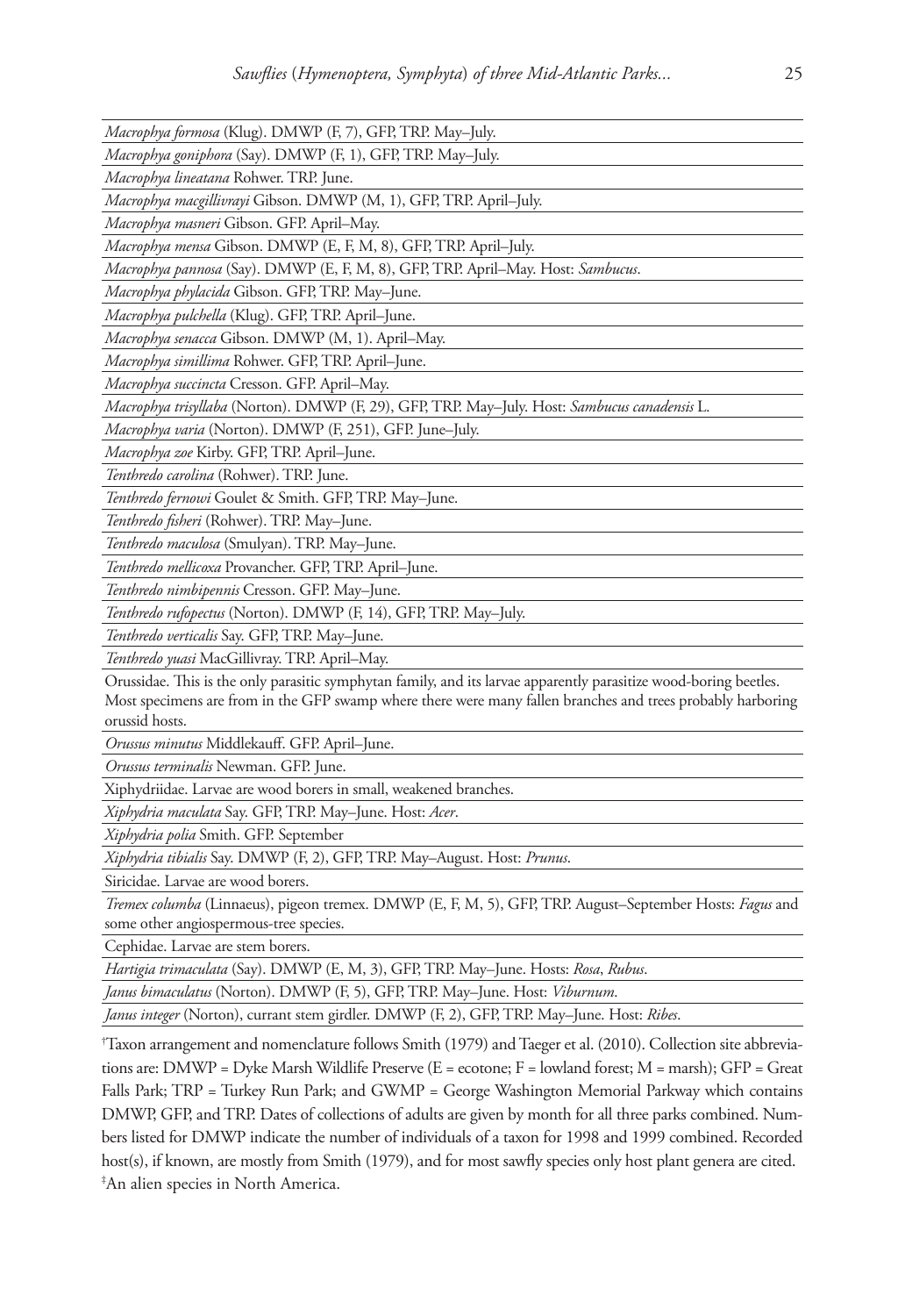**Table 2.** Coefficients of community (CC) of sawflies between pairs of three parks of George Washington Memorial Parkway. DMWP = Dyke Marsh Wildlife Preserve; GFP = Great Falls Park; TRP = Turkey Run Park. Sawfly species numbers for each park are within parentheses.



Figure 2. Number of sawfly species versus month in the GWMP, Virginia. Diamonds represent sawfly numbers in DMWP; squares, GFP; triangles, TRP; and circles, all three parks combined.

### **Flight periods**

As a group, GWMP sawflies flew from early March through mid-November. With regard to species richness and month, more species occurred in April through June than in other months, with species numbers peaking in May in each of the three parks and for all parks combined (Fig. 2). In DMWP, the number of individuals peaked in early June 1998 and early May 1999.

Of the 176 species collected, 138 have a single emergence period in the spring, March through June, indicting a single generation a year. Another 12 species apparently with only a single generation fly only from mid-summer through October, with only 3, both species of *Metallus* and *Tremex*, occurring as late as September and October. The remaining 26 species occur through much of March or April through September and are probably multivoltine. Species of two genera, *Allantus* and *Taxonus* are apparently bivoltine, with a large emergence in the spring and a small emergence in late summer or early autumn.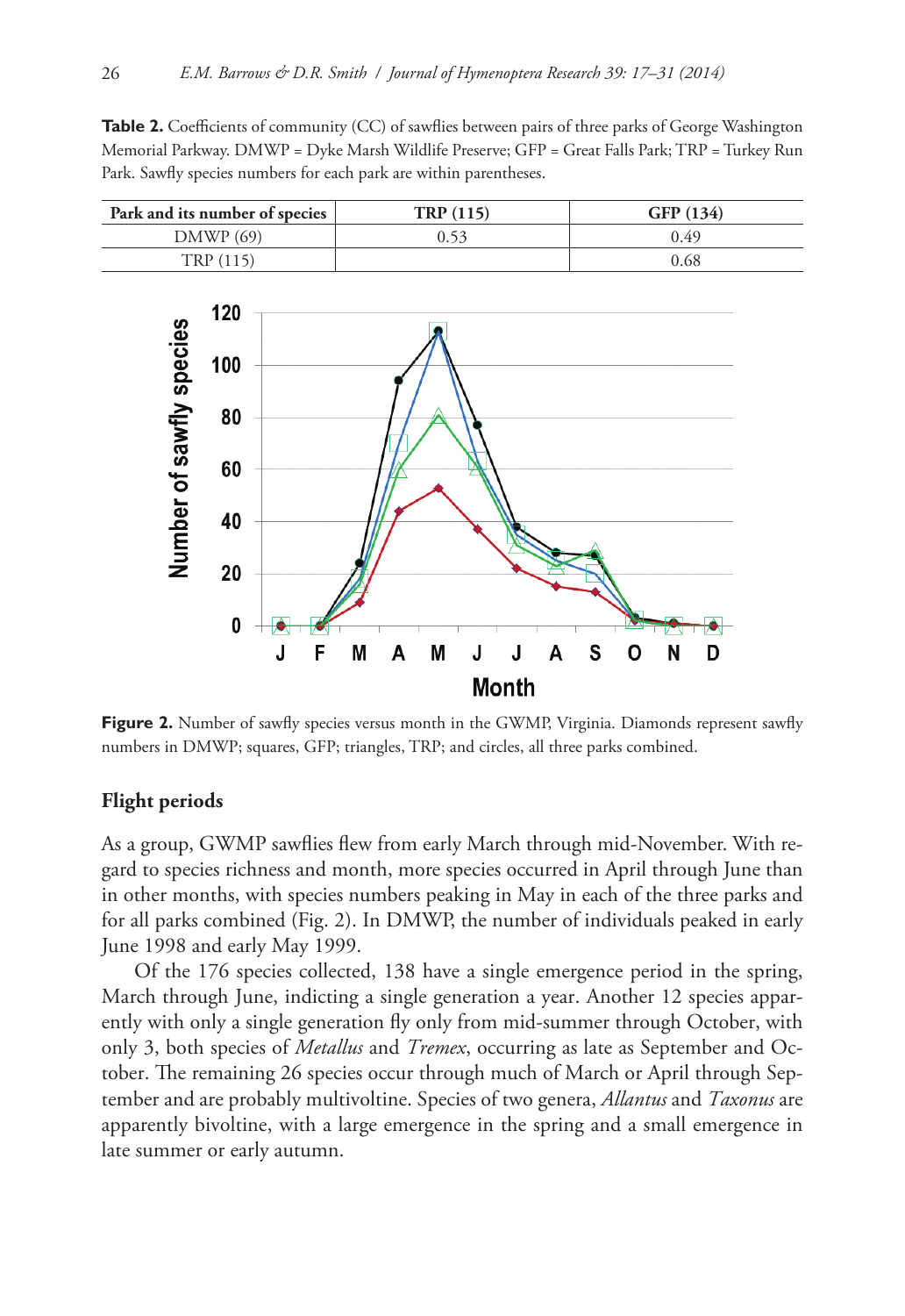

**Figure 3.** Sawfly abundances (mean per day per sampling period) varied over their flight periods in 1998 and 1999 in Dyke Marsh Wildlife Preserve, Virginia. Diamonds represent sawfly numbers in the ecotone; squares, forest; triangles, marsh; and circles, all three habitats combined. In 1998, sampling interval A1 was from 12–19 April; A2, 19–28 April; M1, 28 April – 10 May; M2, 10–17 May; M3, 17–28 May; J1, 28 May – 6 June; J1, 6–14 June; J3, 14–24 June; J1, 24 June – 7 July; J2, 7–19 July; 1J3, 19–30 July; A1, 30 July – 9 August; A2, 9–12 August; A3, 12–28 August; S1, 28 August – 11 September; S2, 11–26 September; O1, and 26 September – 11 October. No sawflies were in the samples from 11–26 October and 26 October – 6 November; 6–22 November, 22 November – 6 December, and 6–20 December, which are not shown on this graph. In 1999, sampling interval F1 was from 24 January – 15 February; M1; 15 February – 6 March; M2, 6–20 March; A1, 20 March – 3 April; A2, 3–11 April; A3, 11–25 April; M1, 25 April – 8 May; M2, 8–23 May; J1, 23 May – 6 June; J2, 6–20 June; J1, 20 June – 2 July; J2, 2–18 July; J3, 18–23 July; A1, 23 July – 8 August; A2, 8–15 August; A3, 15–29 August; S1, 29 August – 12 September; S2, 12–26 September; O1, 26 September – 11 October; O2, 11–24 October; 16, N1, 24 October – 8 November; and N2, 8–21 November. There were no sawflies in samples J1, 20 December – 3 January; J2; 3–24 January; D1, 21 November – 5 December; and D2, 5–19 December which are not shown on this graph.

# **Sawfly abundance and distribution in DMWP**

Of the 695 sawfly specimens trapped in DMWP 73% were from 1998, and 27% were from 1999. In both years combined, 42% were in the ecotone; 39%, forest; and 19%, marsh (Fig. 3). A plot of frequency of specimens versus species (Fig. 4) indicates that only a few species were present in large numbers; 71% of the 69 species had 9 or fewer individuals in our sample.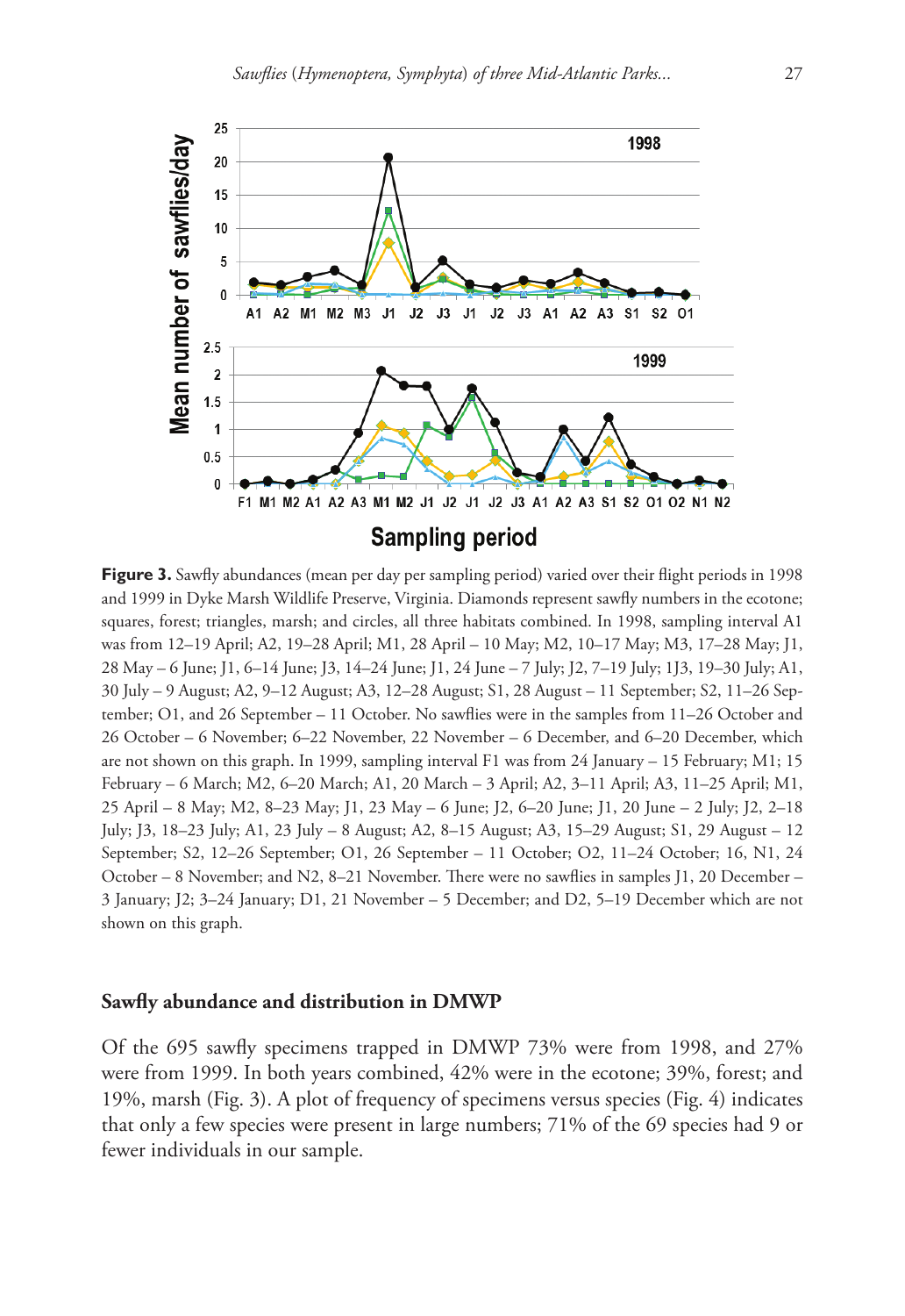

**Figure 4.** Number of species versus number of individuals captured in the DMWP sample. In addition, one species had 58, one had 84, and one had 251 individuals which are not shown on this graph to conserve space.

## **Discussion**

Our GWMP sawfly survey is the second largest survey of a U.S. park administered by the U.S. National Park Service. Smith (2008) reported on the largest such survey in the Great Smoky Mountains National Park.

### **Species richness**

We found 176 sawfly species in the GWMP; however, this biotically-rich location might harbor over 200 species. A similar study of species abundance and diversity in two oak-pine forests in Virginia and West Virginia using Malaise traps estimated that 81% of the actual species present were captured over a five-year period (Braud et al. 2003, Strazanac et al. 2003). We expected to find more diprionid species and species of conifer-feeding siricids. We found three *Acordulecera* species, but more are expected once taxonomic problems are resolved. There are several reasons why we did not find more species in our survey. Malaise traps are biased toward strong flying species such as *Taxonus* and *Macrophya*; species that are weak flyers or stay close to their host plant are not often collected in traps. Some mid-Atlantic species are rare or not expected in GWPM. Immature stages of many species are very difficult to find in nature. Adults of some species tend to be in places such as near their hosts or in treetops where we did not site our traps. More intense sampling in already-sampled habitats and sampling of additional unsampled GWMP habitats could obtain more species. Unsampled GWMP sites include areas in Montgomery Co., Maryland, and the District of Colum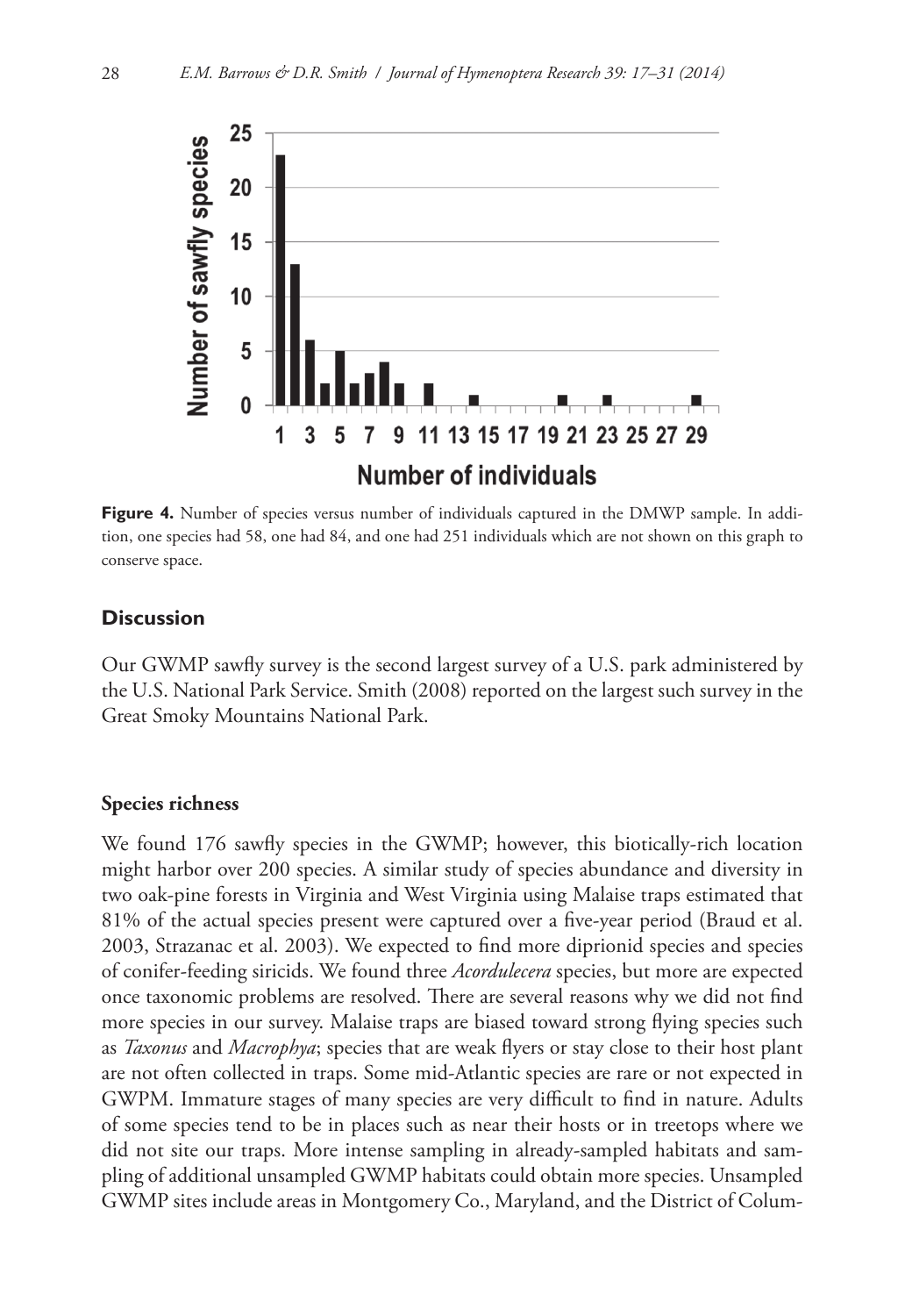bia, as well as sites with *Pinus* and *Salix*, the floodplain forest of Theodore Roosevelt Island, the Clara Barton Parkway in Maryland, and the George Washington Memorial Parkway in Virginia, where these roads border and run through the GWMP.

The GWMP sawfly fauna is 50% of the 351 sawfly species recorded for the entire state of Virginia (Smith 2006, 2013). In comparison, Smith and Barrows (1987) found 85 species in samples from less natural Maryland habitats using two sets of Malaise traps 0.8 and 1.5 km from TRP. Seventy percent of these species are also in our samples from the three GWMP parks. There are 91 recorded species for Plummers Island, Maryland, located across the Potomac River from TRP (Smith 2008). In another Virginia Coastal Plain site, D. R. Smith (unpublished) found 175 species in Essex Co. based on 10 years of sampling. In other Virginia Piedmont sites, he found about 200 species in the University of Virginia Blandy Experimental Farm and State Arboretum of Virginia, Clarke Co., based on 6 years of sampling; 175 species in Bull Run Mountains Conservancy, Prince William Co., in 3 years; and 125 species in a his suburban yard in Fairfax Co. in 33 years.

# **Abundance, distribution, and flight periods**

Flight times and numbers of adult sawflies can vary from year to year as occurred in the DMWP samples. Factors including distribution of host plants, adult foods, and mates; drying winds; natural enemies; soil moisture and temperature; and weather affect adult abundances, distributions, and flight periods (Wallace and McNeal 1966), subjects not yet studied in DMWP.

### **Sawfly abundance and distribution in DMWP**

The causes of the sawfly abundance and distribution in DMWP are not yet studied. Our plot of frequency of specimens versus species (Fig. 4) shows that the majority of species were not common in our samples. Smith and Barrows (1987) found a similar relationship in their sample from a less natural area and a yard in the Washington, D.C., area. Low numbers of specimens of many species may have occurred in our sample because of factors such as a species' being rare, rare individual's of more common species straying into our study site from elsewhere, and a species' flight habit precluding our trapping the species. In DMWP, adult sawflies were more common in 1998 than in 1999 based on trap samples, as also occurred in other DMWP insects such as fireflies (Barrows et al. 2008) and mecopterans (Barrows and Flint 2009). In contrast, DMWP rhopalosomatids (Barrows 2013) and sialids (Barrows et al. 2005) were more frequently captured in 1999 than in 1998.

In summary, we found a rich fauna of 176 sawfly species which feed on many plant genera in the GWMP, and as a group, the sawflies flew from early March through November. Sawfly species in DMWP were most common in its ecotone, followed by its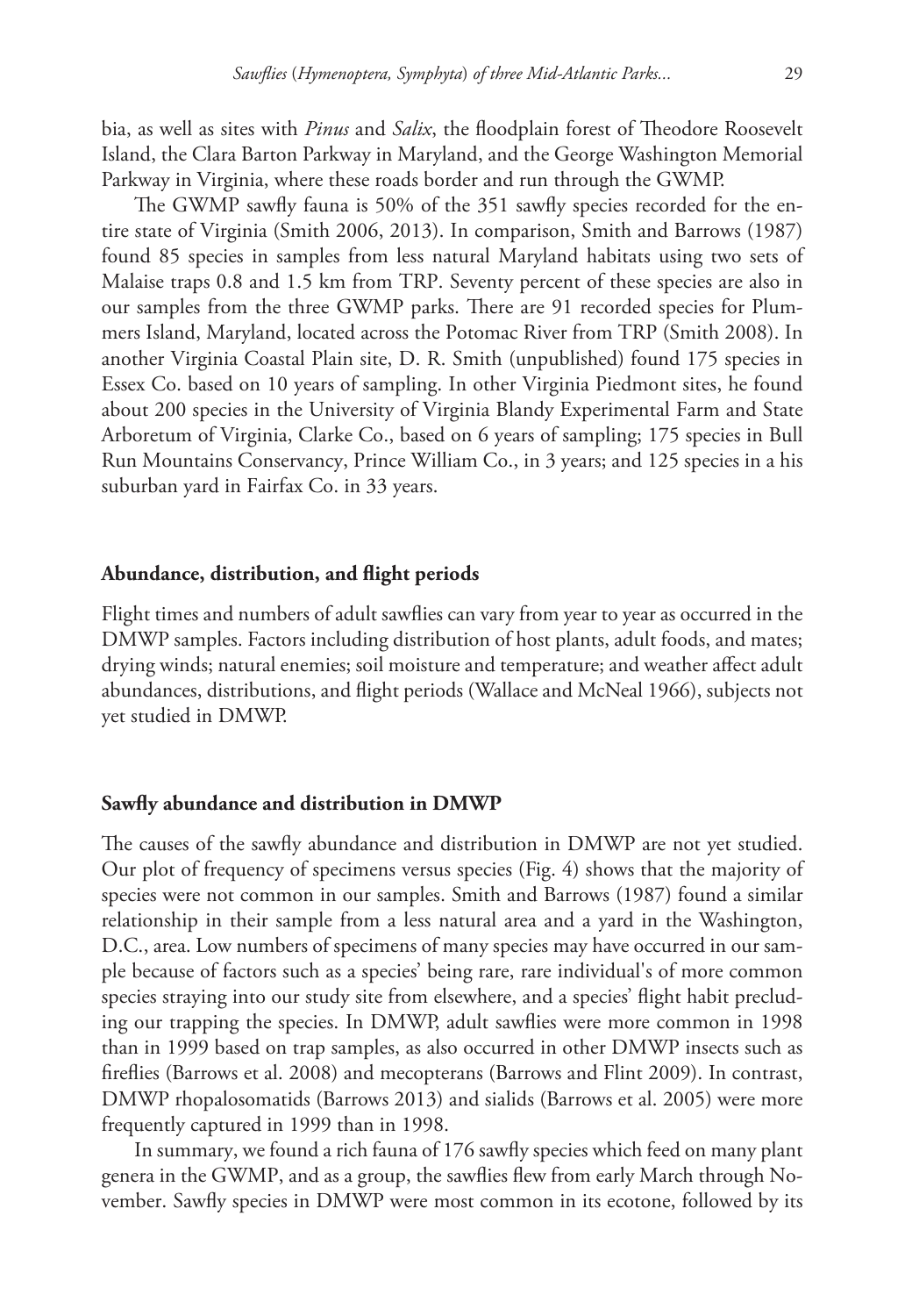forest and marsh, and these species greatly varied in abundance. In this time of worrisome, rapid global change, threats to the GWMP include air, soil, and water pollution; many alien, invasive species; flooding; and erosion (Litwin et al. 2013, pers. obs.). In fact, DMWP is losing about 0.6–0.8 hectare per year due to erosion. The National Park Service may restore the marsh to some extent in this decade. Increased marshland from restoration could change the mean population sizes of some the DMWP sawfly species. Since Symphyta is a species-rich, GWMP taxon, it is an appropriate one for monitoring GWMP's health in forthcoming years. This large, wasp suborder is an understudied animal taxon, and myriad aspects of the biologies of GWMP and other species are ripe for investigation.

# **Acknowledgments**

We thank O. S. Flint, Jr.; T. J. Henry; W. N. Mathis; and R. O'Hanlon for help with setting up and maintaining traps. Many Georgetown University students, including K. Church, K. Differding, and S.-M. K. Wise helped to process DMWP samples. Friends of Dyke Marsh, Georgetown University, the National Park Service (grant GWMP-00052), and the Washington Biologist's Field Club provided financial support for this study. Brent W. Steury critiqued a preliminary draft of this paper, and K. Barnes helped to produce Fig. 1.

# **References**

- Barrows EM, Flint OS Jr (2009) Mecopteran (Mecoptera: Bittacidae, Meropeidae, Panorpidae) flight periods, sex ratios, and habitat frequencies in an United States mid-Atlantic freshwater tidal marsh, low forest, and their ecotone. Journal of the Kansas Entomological Society 82: 223–230. [doi: 10.2317/JKES0807.15.1](http://dx.doi.org/10.2317/JKES0807.15.1)
- Barrows EM, Kjar DS (2014) Arthropods of Dyke Marsh Wildlife Preserve, Virginia: A Searchable Online Database (ADMWPD).<http://data.georgetown.edu/departments/biology/nps/dmwp>
- Barrows EM, Arsenault SB, Grenier NP (2008) Firefly (Coleoptera: Lampyridae) flight periods, sex ratios, and habitat frequencies in a United States mid-Atlantic freshwater tidal marsh, low forest, and their ecotone. Banisteria 31: 47–52.
- Barrows EM, McIntyre AM, Flint OS Jr (2005) Alderfly (Neuroptera: Sialidae) flight periods, sex ratios, and habitat use in a Virginia freshwater tidal marsh, low forest, and their ecotones. Proceedings of the Washington Entomological Society 107: 693–699.
- Braud R, Smith DR, Strazanac JS, Butler L (2003) Diversity, abundance, and seasonality of adult and larval Symphyta (Hymenoptera) in the George Washington National Forest, Virginia, and the Monongahela National Forest, West Virginia. Proceedings of the Washington Entomological Society 105: 756–768.
- Johnston DW (2000) The Dyke Marsh Preserve Ecosystem. Virginia Journal of Science 51: 223–272.